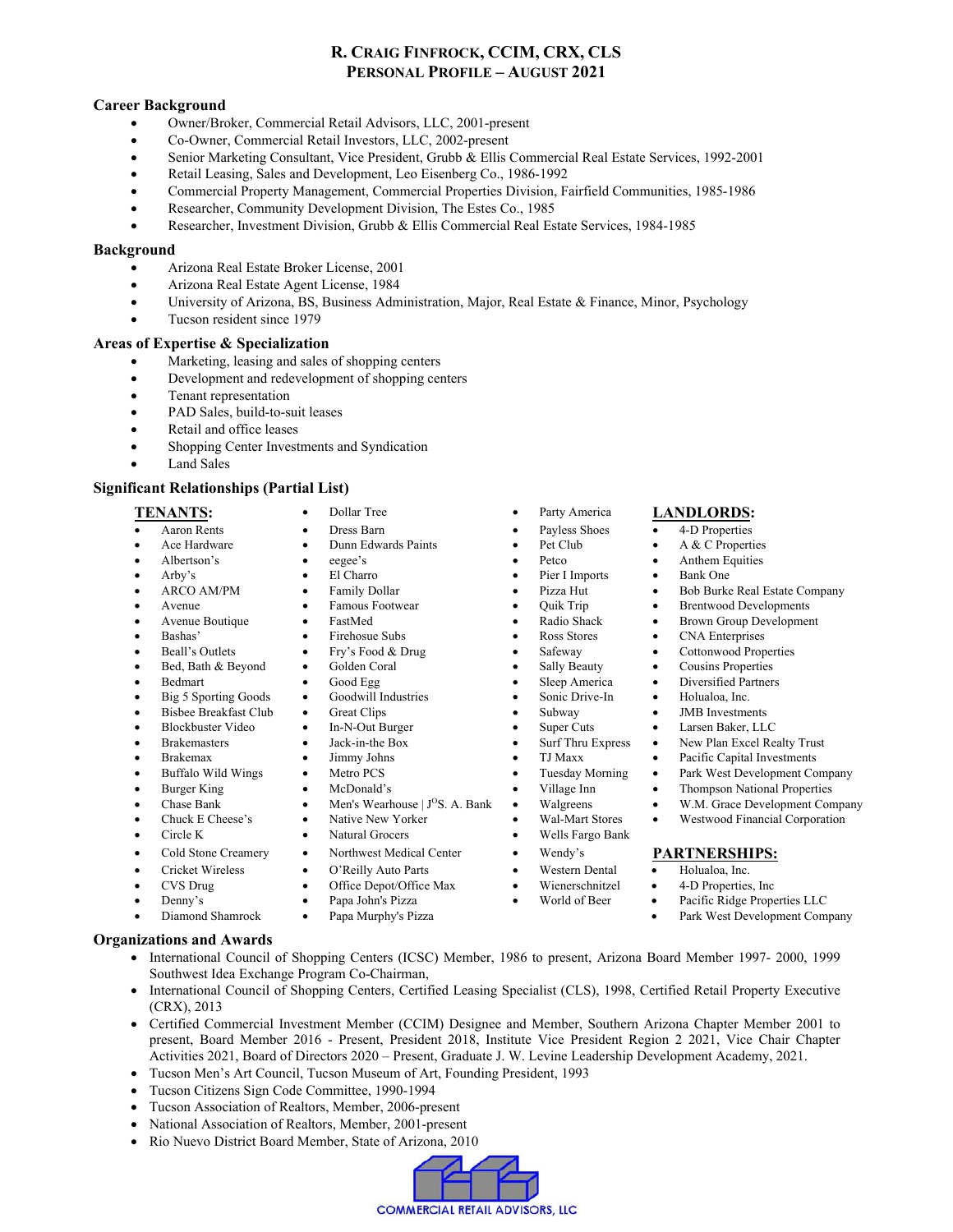# **R. CRAIG FINFROCK, CCIM, CRX, CLS Biographical Information August 2021**

Craig Finfrock, a native of Lawrence, Kansas, studied behavioral psychology at the University of Kansas. Craig received a bachelor's degree in real estate, minoring in finance and psychology from the University of Arizona in 1986. This degree was recognized by the school's inclusion on the Honor Roll and Dean's List for academic performance.

Mr. Finfrock was promptly hired by Leo Eisenberg & Company, then, one to the top five strip shopping center developers in the United States. His responsibilities included leasing the company's office and retail projects in Tucson, Arizona. Consistently ranked the top leasing agent in the Tucson office, Craig was promoted to the project manager status on shopping center development projects.

Mr. Finfrock joined Grubb & Ellis Company in 1992 as a retail specialist. His focus was representing shopping center owners in marketing, leasing, renovation, development and sales. He also represented chain retailers in site selection and lease negotiations. He was awarded rookie of the year in 1993, the top producer of the retail division in 1994, 1996, 1997, 1998 and 1999. Mr. Finfrock was ranked in the top 10 overall producers nationwide in the Retail Services Group in 1998 and in the top 20 in 1999 for Grubb & Ellis and received the Senior Marketing Consultant (SMC) designation. Mr. Finfrock was promoted to Vice President in January, 2000.

Since 1986, Mr. Finfrock has been involved in the leasing, development, and/or redevelopment of over one hundred shopping centers throughout Arizona, including projects in twelve communities. Mr. Finfrock has leased, sold or developed over 4,015,611 sq. ft. of retail space with an aggregate value totaling approximately over \$414,022,766 in 866 transactions.

Mr. Finfrock has been a member of the International Council of Shopping Centers (ICSC) since 1986. He was a committee chairperson for the Southwest Idea Exchange for eight years, a State Board Member for four of those years and was the 1999 Program Committee Co-Chairman. Mr. Finfrock has also received the Certified Leasing Specialist (CLS) designation from ICSC in 1998, the Senior Certified Leasing Specialist (SCLS) designation in 2003 and the Certified Retail Property Executive (CRX) designation in 2012.

In 2001, Mr. Finfrock obtained an Arizona Real Estate Broker License and formed Commercial Retail Advisors, LLC, a real estate brokerage company specializing in retail development, sales, leasing, tenant representation, and land sales. In 2002, Craig established, with Randy Finfrock and Fred Howard, Commercial Retail Investors, LLC, an investment company specializing in retail property investment and development.

In 2001, Mr. Finfrock obtained the prestigious Certified Commercial Investment Member (CCIM) designation awarded by the CCIM Institute, a subsidiary of the National Association of Realtors. This certification is held by only 5% of all the commercial real estate professionals and is equivalent to a graduate level of education. He served as President of the Southern Arizona Chapter in 2018, and Chapter Board Member since 2016. Craig was elected Vice President of the Institute's Region 2 in 2021, which is the largest region in CCIM and includes Arizona, New Mexico, Nevada, California, and Hawaii. Craig served as Vice Chair of Chapter Activities in 2021 and as a member of the Board of Directors, 2020 – present. Mr. Finfrock graduated from the Institute's J. W. Levine Leadership Development Academy in 2021.

Previously, Mr. Finfrock has served on the Board of Trustees of the Big Brothers and Big Sisters of Tucson, was the founding president of the Tucson Museum of Art Men's Arts Council, served on the Tucson's Citizens Sign Code Committee, the Tucson Planning Commission and the Rio Nuevo District Board. Presently, Craig s a member of Pima County's Board of Adjustments for District 4.